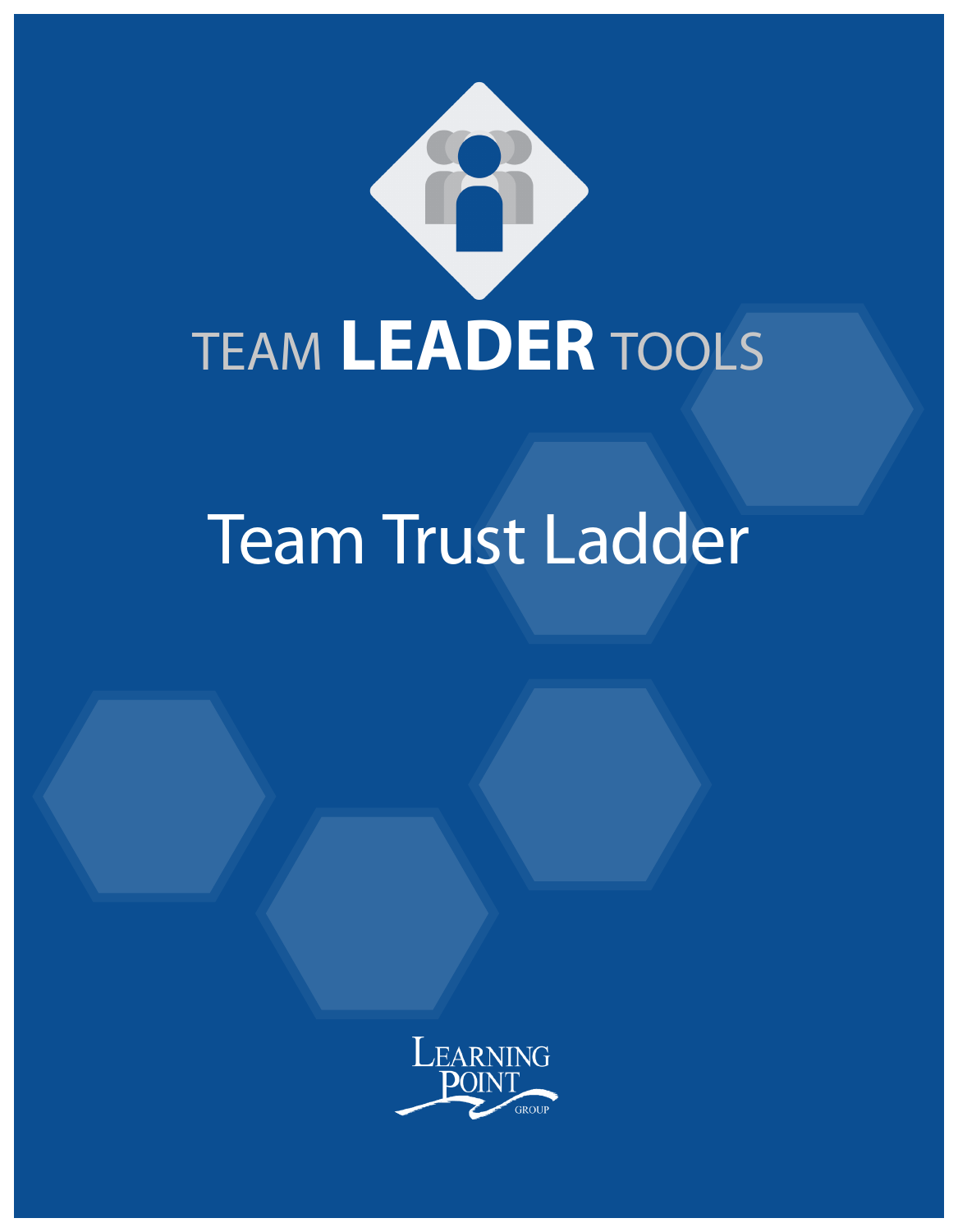### **Team Trust Ladder Overview**

#### **What and Why**

Team trust is, without doubt, a central key factor to team success. Trust needs to exist at several levels, including trust within oneself, trust between team members, trust within the team as a whole, and trust between teams. Naturally, team members must also be able to trust their leaders. The Team Trust Ladder provides a useful framework for assessing and discussing trust.

#### **How**

The following key actions can help your team assess and discuss trust.

- 1. Use the Trust Ladder to discuss the importance of trust within your team and to define what trust should look like within your team at each level on the ladder.
- 2. Use the Trust Ladder to assess and discuss trust within oneself. Identify a few key actions to build trust within oneself.
- 3. Use the Trust Ladder to assess and discuss trust between team members. Identify a few key actions to build trust within specific team member relationships.
- 4. Use the Trust Ladder to assess and discuss trust within the team as a whole. Identify a few key actions to build trust within the team.
- 5. Use the Trust Ladder to assess and discuss trust between your team and other teams and/or key stakeholders. Identify a few key actions to build trust with other teams and key stakeholders.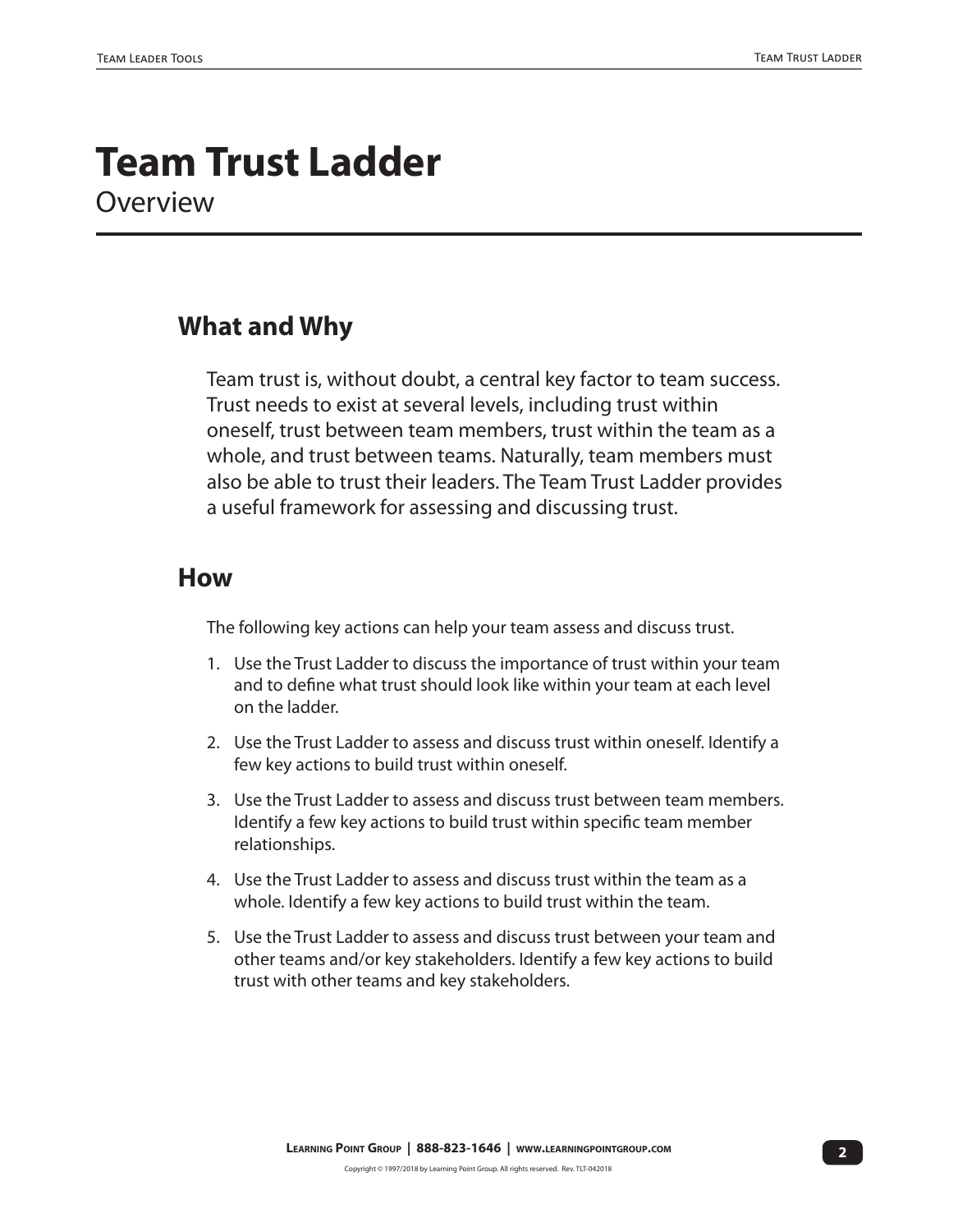

### **Team Trust Ladder** Model

Team trust is fostered one level at a time. Think of the rungs in a ladder. Start at the lower rung and work your way up. First Integrity, then Esteem, Alignment, Capability, and Success. Once established, trust must be nurtured and sustained. With time, the team becomes very capable of fostering its own trust.

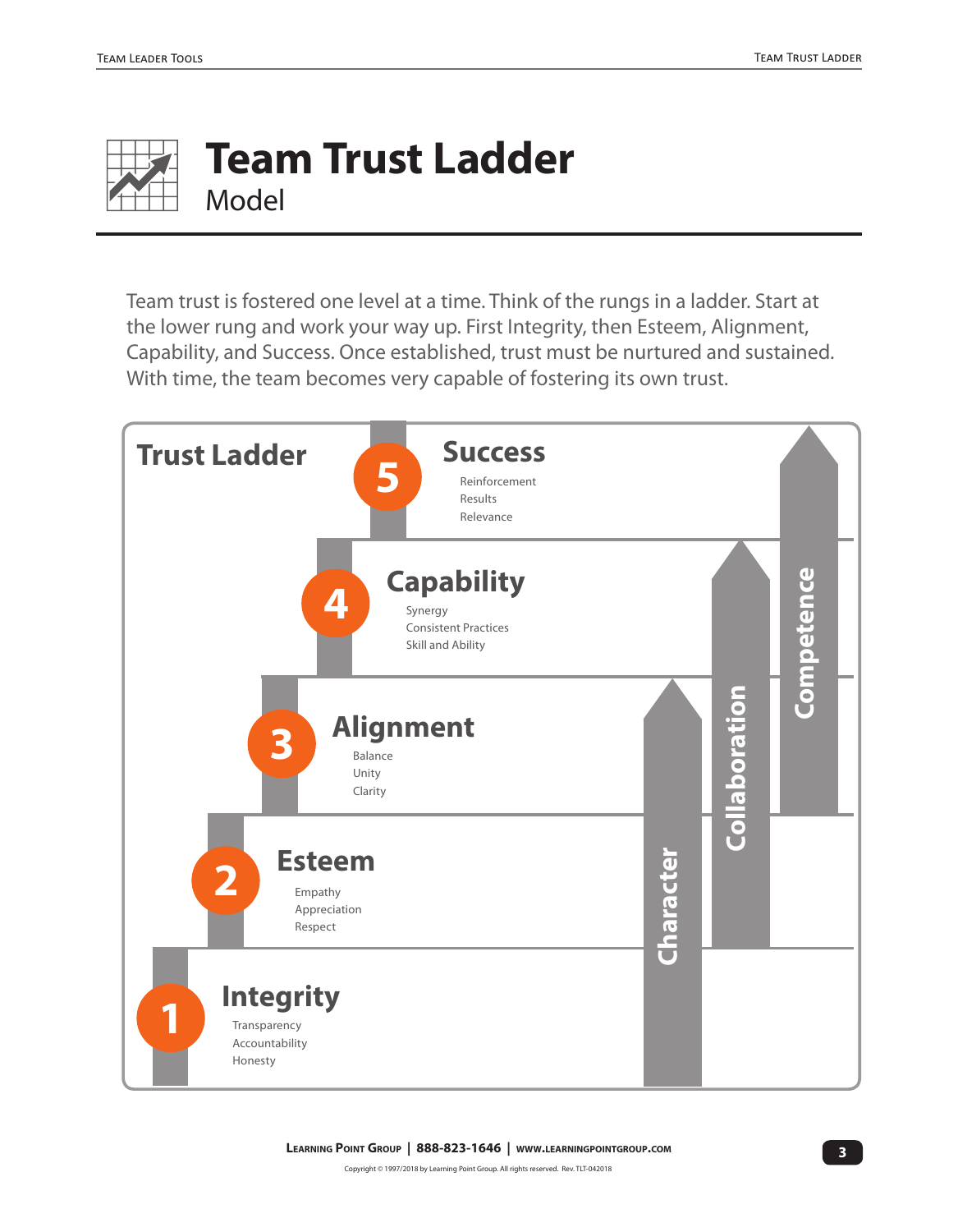

## **Team Trust Ladder**

**Definitions** 

Use the Trust Ladder to discuss, assess, and develop higher levels of team trust.

#### **Levels of Team Trust**

#### **Success**

Success involves getting results. Results are the measurable and observable outcomes of the team's efforts. In the end, teams exist to get results. Teams and team members establish a track record that is based on results. When results are there, team commitment goes up. Stakeholders develop more trust in the team. When results are lacking, commitment goes down and stakeholders lose trust and confidence in the team. Achieving sustained and balanced results is the ultimate level of team trust. The team must first know what results matter most. Then it must know how to measure results. Then it must know how to actually achieve and sustain the results.

#### **Capability**

Capability has to do with the talents, skills, abilities, and expertise that reside within the team as a whole and within each individual team member. Teams may have great integrity, esteem, and alignment, but unless they have the right capability to get the job done, team trust will suffer. Keep in mind that individual talent alone does not make for team capability. A team may be loaded with individual talent, but still struggle in forging team capability. Team capability requires teamwork and synergy.

#### **Alignment**

Alignment means both congruence and unity. It means that the team has one vision, one agenda, and one message. Team members are forthright with each other. They are focused and committed to the same philosophy, purpose, principles, and priorities. There is little time wasted on competing interests, factions, or power struggles. Conflicts and misunderstandings may still arise, but the team has the courage to respond to them quickly and openly. It is united in resolving issues so that it can get back to the larger cause that all team members have signed up for.

#### **Esteem**

Esteem means genuine appreciation and respect for each other. Team members are able to recognize the true value that each member brings to the team. There is an empathy between team members that makes it possible for them to understand each other, help each other, coach each other, and even challenge each other in a respectful and helpful way. Esteem is much more than just getting along. Esteem means that team members recognize a responsibility to each other to ensure both team and individual respect. Team members strive to be open, candid, and genuine with each other.

#### **Integrity**

Integrity means honesty. It means consistency between what we say and what we do. It means walking the talk. It means being true in every way. In a team setting it means that each member of the team is committed to making sure that the team is true to its cause, its identity, and its values. It also means making sure that the team is able to see what is true. If we have integrity, people begin to rely on us and look to us for an understanding of what is true. Integrity is the basis upon which team trust is built.

**4 Learning Point Group | 888-823-1646 | www.learningpointgroup.com**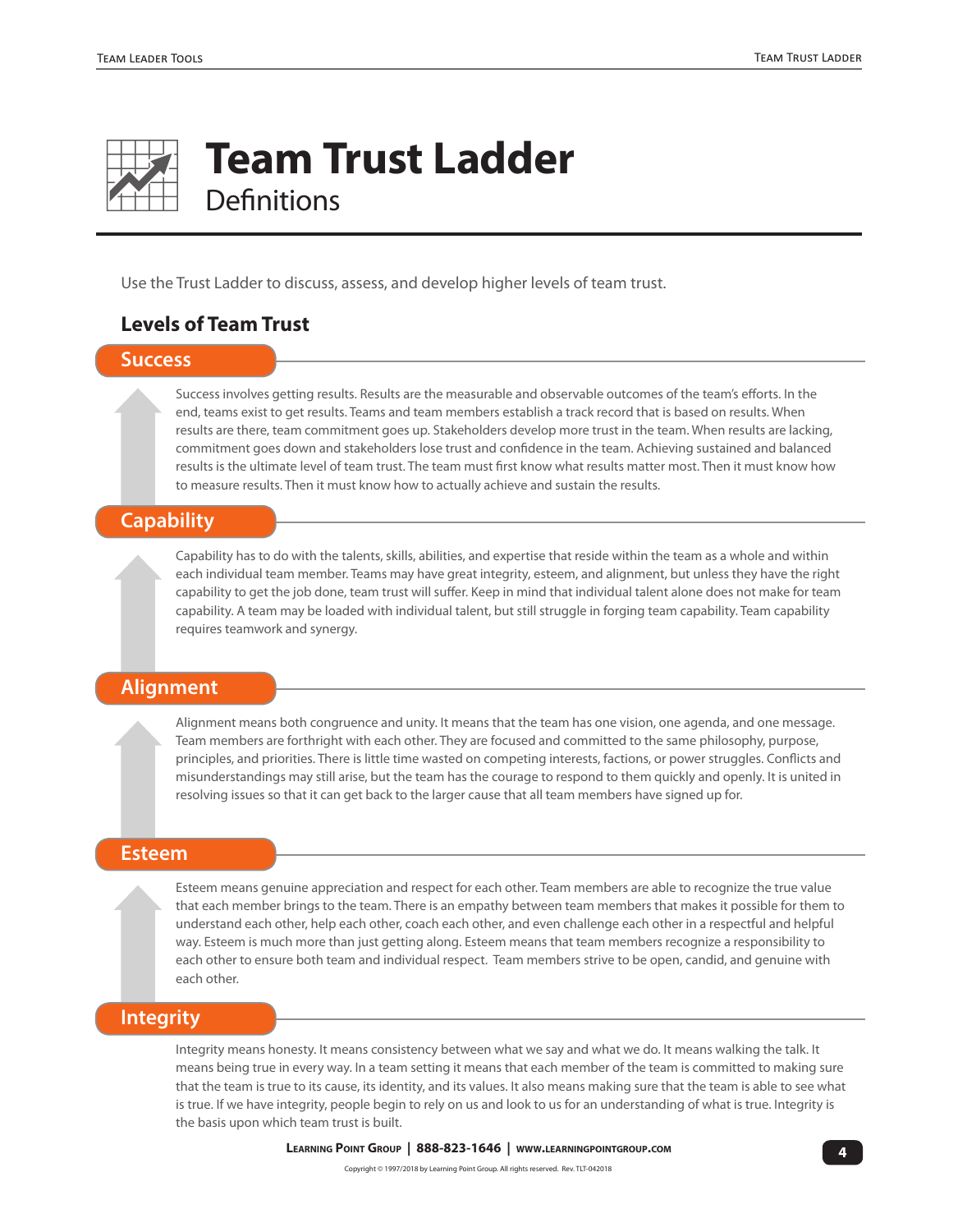

## **Team Trust Ladder**

Discussion Worksheet

Use this worksheet to discuss and assess the trust level on your team. Assess each trust factor, beginning at the bottom and working up. Then identify actions you can take to build the relationship at each level.

| <b>Trust Level</b>                                     | <b>Assess Trust Factors</b>                                        | <b>Take Action</b>                                           |
|--------------------------------------------------------|--------------------------------------------------------------------|--------------------------------------------------------------|
| What level of trust does your team<br>enjoy currently? | How well are we doing<br>at each trust factor?                     | What is one thing we can do to build<br>trust at this level? |
| <b>Success</b><br>5                                    | Reinforcement<br><b>Results</b><br>Relevance                       |                                                              |
| <b>Capability</b><br>4                                 | Synergy<br><b>Consistent Practices</b><br><b>Skill and Ability</b> |                                                              |
| <b>Alignment</b><br>з                                  | <b>Balance</b><br>Unity<br>Clarity                                 |                                                              |
| <b>Esteem</b><br>$\overline{2}$                        | <b>Empathy</b><br>Appreciation<br>Respect                          |                                                              |
| Integrity                                              | <b>Transparency</b><br>Accountability<br>Honesty                   |                                                              |